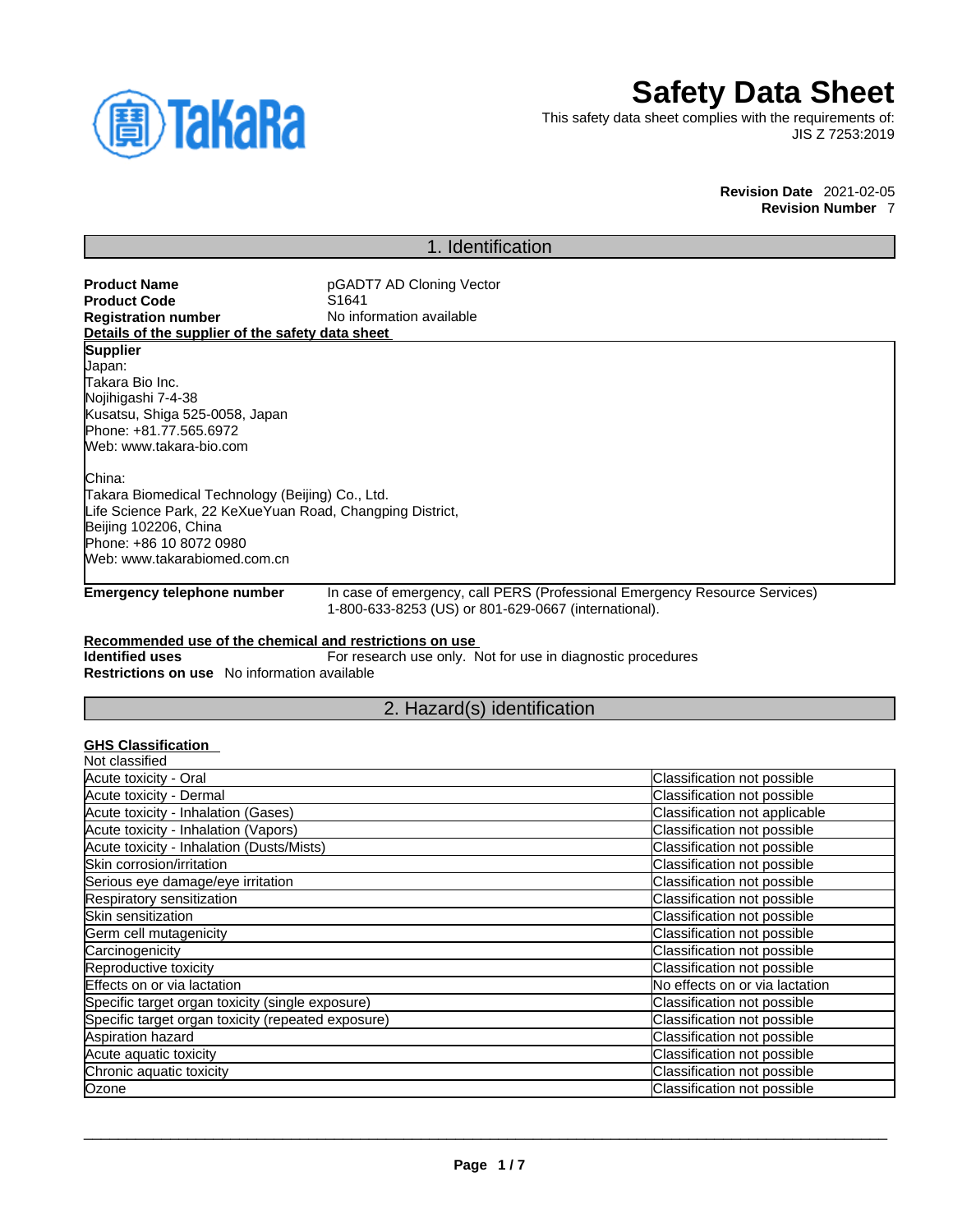#### **GHS label elements**

**Hazard Statements**  Not classified

**Prevention** • Not applicable

**Response** • Not applicable **Storage** • Not applicable **Disposal** • Not applicable

**Other hazards**  No information available.

3. Composition/information on ingredients

### **Pure substance/mixture** Mixture

#### **Pollutant Release and Transfer Registry (PRTR)** Not applicable

#### **Industrial Safety and Health Law**  ISHL Notifiable Substances

Not applicable

Harmful Substances Whose Names Are to be Indicated on the Label Not applicable

## **Poisonous and Deleterious Substances Control Law**

Not applicable

# 4. First-aid measures

| In case of inhalation                                 | Remove to fresh air.                                                                                                    |
|-------------------------------------------------------|-------------------------------------------------------------------------------------------------------------------------|
| In case of skin contact                               | Wash skin with soap and water.                                                                                          |
| In case of eye contact                                | Rinse thoroughly with plenty of water for at least 15 minutes, lifting lower and upper eyelids.<br>Consult a physician. |
| In case of ingestion                                  | Clean mouth with water and drink afterwards plenty of water.                                                            |
| Most important symptoms/effects,<br>acute and delayed | No information available.                                                                                               |
| Note to physicians                                    | Treat symptomatically.                                                                                                  |

5. Fire-fighting measures

**Suitable Extinguishing Media** Use extinguishing measures that are appropriate to local circumstances and the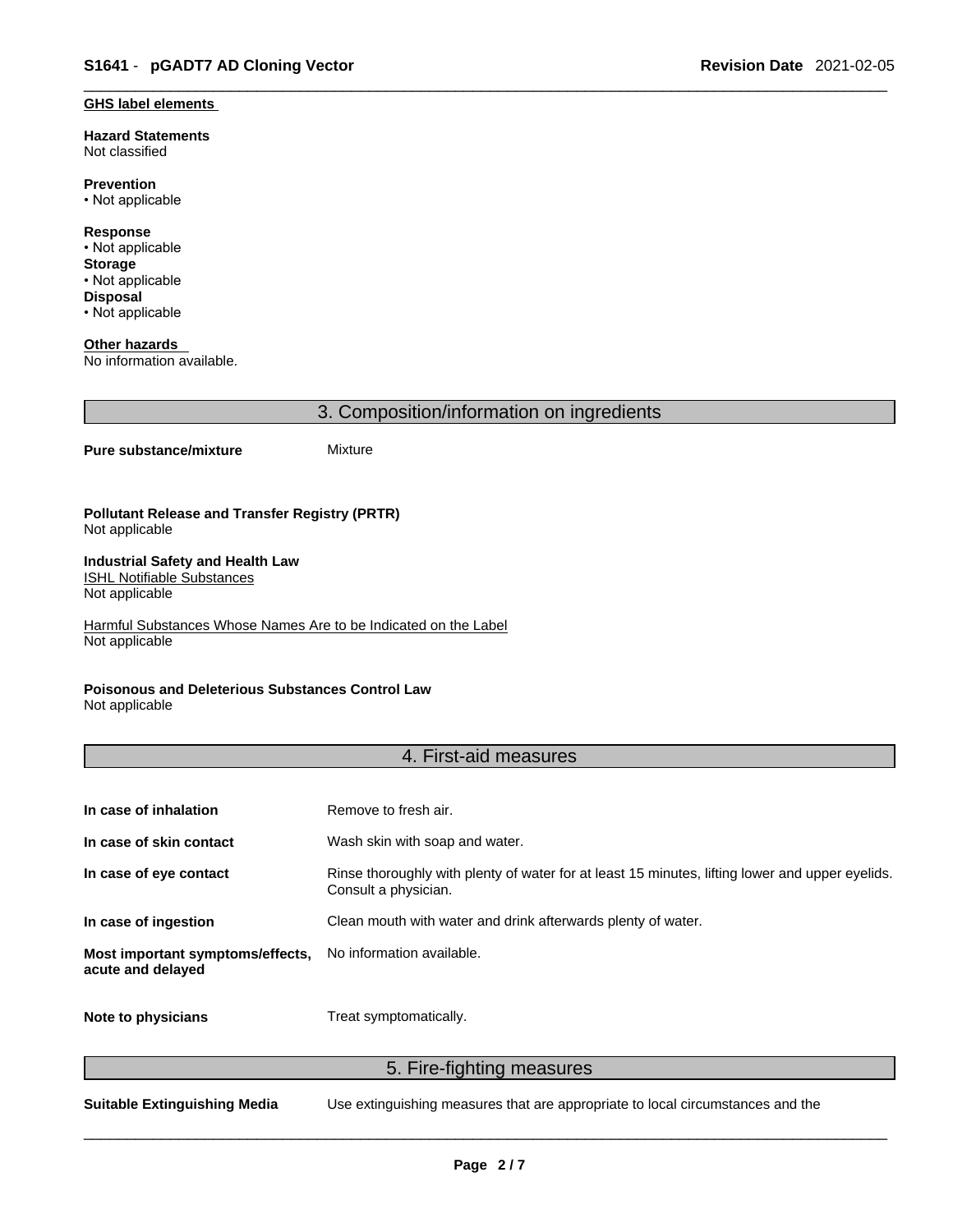|                                                                   | surrounding environment.                                                                                                              |
|-------------------------------------------------------------------|---------------------------------------------------------------------------------------------------------------------------------------|
| Unsuitable extinguishing media                                    | Do not scatter spilled material with high pressure water streams.                                                                     |
| Specific hazards arising from the<br>chemical                     | No information available.                                                                                                             |
| <b>Special Extinguishing Media</b><br>Large Fire                  | Cool drums with water spray.<br>CAUTION: Use of water spray when fighting fire may be inefficient.                                    |
| Special protective equipment and<br>precautions for fire-fighters | Firefighters should wear self-contained breathing apparatus and full firefighting turnout<br>gear. Use personal protection equipment. |

# 6. Accidental release measures

| Personal precautions, protective<br>equipment and emergency<br>procedures | Ensure adequate ventilation.                                                         |
|---------------------------------------------------------------------------|--------------------------------------------------------------------------------------|
| For emergency responders                                                  | Use personal protection recommended in Section 8.                                    |
| <b>Environmental precautions</b>                                          | See Section 12 for additional Ecological Information.                                |
| <b>Methods for containment</b>                                            | Prevent further leakage or spillage if safe to do so.                                |
| Methods for cleaning up                                                   | Pick up and transfer to properly labeled containers.                                 |
| <b>Prevention of secondary hazards</b>                                    | Clean contaminated objects and areas thoroughly observing environmental regulations. |

# 7. Handling and storage

| <b>Handling</b>           |                                                                          |
|---------------------------|--------------------------------------------------------------------------|
| Advice on safe handling   | Handle in accordance with good industrial hygiene and safety practice.   |
| <b>Storage</b>            |                                                                          |
| <b>Storage Conditions</b> | Keep containers tightly closed in a dry, cool and well-ventilated place. |

# 8. Exposure controls/personal protection

| <b>Engineering controls</b>                                                    | <b>Showers</b><br>Eyewash stations                                                                                                                                                     |
|--------------------------------------------------------------------------------|----------------------------------------------------------------------------------------------------------------------------------------------------------------------------------------|
| <b>Exposure guidelines</b>                                                     | Ventilation systems.<br>This product, as supplied, does not contain any hazardous materials with occupational<br>exposure limits established by the region specific regulatory bodies. |
| <b>Biological occupational exposure</b><br><b>limits</b>                       | This product, as supplied, does not contain any hazardous materials with biological limits<br>established by the region specific regulatory bodies                                     |
| <b>Environmental exposure controls</b><br><b>Personal Protective Equipment</b> | No information available.                                                                                                                                                              |
| <b>Respiratory protection</b>                                                  | No protective equipment is needed under normal use conditions. If exposure limits are<br>exceeded or irritation is experienced, ventilation and evacuation may be required.            |
| <b>Eye/face protection</b>                                                     | No special protective equipment required.                                                                                                                                              |
| Skin and body protection                                                       | No special protective equipment required.                                                                                                                                              |
|                                                                                |                                                                                                                                                                                        |

# 9. Physical and chemical properties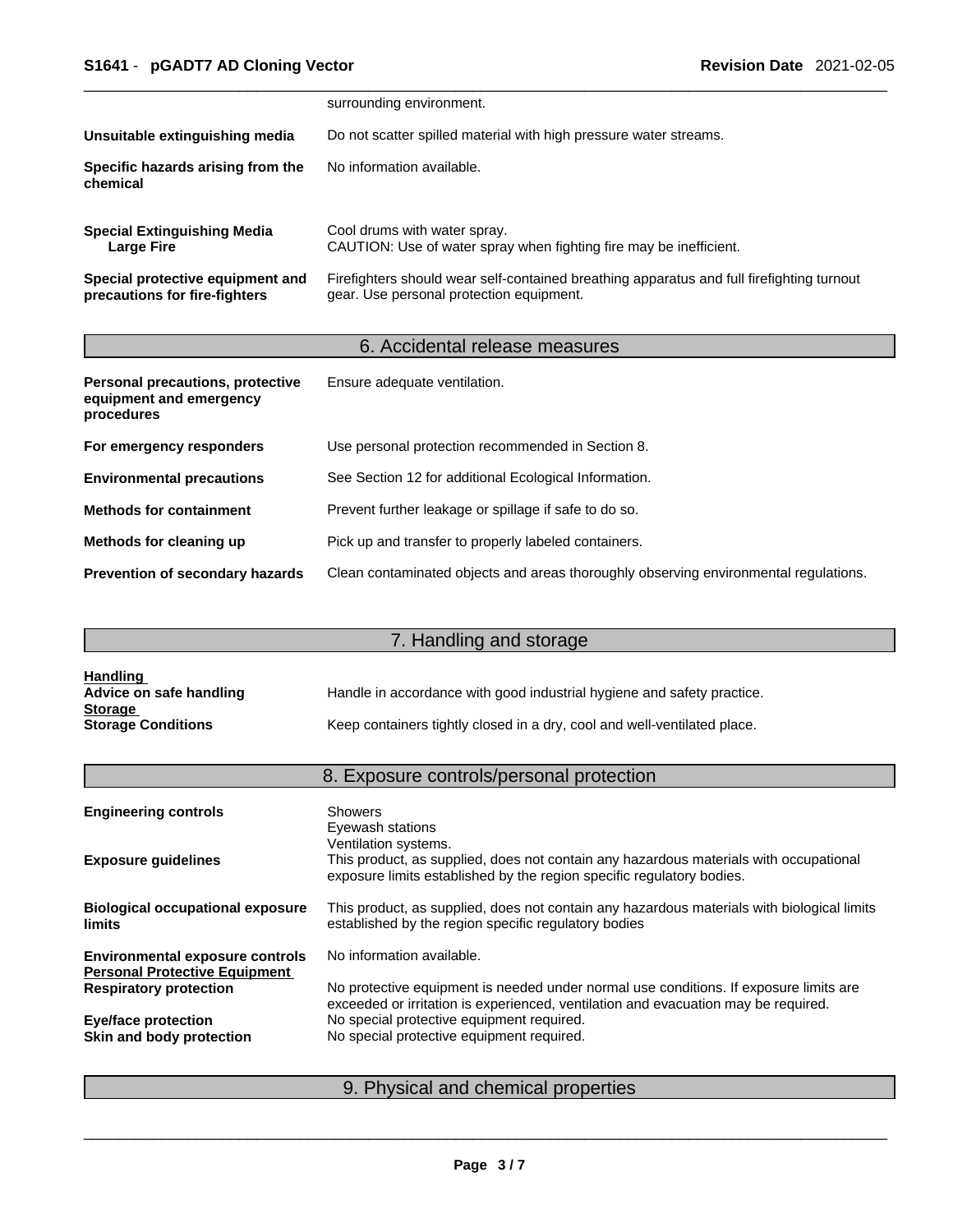### **Information on basic physical and chemical properties**

| Appearance                                                                       | Clear, colorless         |                          |  |
|----------------------------------------------------------------------------------|--------------------------|--------------------------|--|
| <b>Physical state</b>                                                            | Liquid                   |                          |  |
| Color                                                                            | Clear                    |                          |  |
| Odor                                                                             | Odorless                 |                          |  |
| <b>Odor Threshold</b>                                                            | No information available |                          |  |
| <b>Property</b>                                                                  | <b>Values</b>            | Remarks • Method         |  |
| Melting point / freezing point                                                   |                          | No information available |  |
| Boiling point/boiling range (°C)                                                 |                          | No information available |  |
| Flammability (solid, gas)                                                        |                          | No information available |  |
| Upper/lower flammability or explosive limits<br><b>Upper flammability limit:</b> |                          |                          |  |
| Lower flammability limit:                                                        |                          |                          |  |
| <b>Flash point</b>                                                               |                          | ASTM D 56                |  |
| <b>Evaporation Rate</b>                                                          |                          | No information available |  |
| <b>Autoignition temperature</b>                                                  |                          | No information available |  |
| <b>Decomposition temperature</b>                                                 |                          | No information available |  |
| pН                                                                               |                          | No information available |  |
| Viscosity                                                                        |                          |                          |  |
| <b>Kinematic viscosity</b>                                                       |                          | No information available |  |
| <b>Dynamic Viscosity</b>                                                         |                          | No information available |  |
| Water solubility                                                                 |                          | No information available |  |
| Solubility in other solvents                                                     |                          | No information available |  |
| <b>Partition Coefficient</b>                                                     |                          | No information available |  |
| (n-octanol/water)                                                                |                          |                          |  |
| Vapor pressure                                                                   |                          | No information available |  |
| <b>Vapor density</b>                                                             |                          | No information available |  |
| <b>Relative density</b>                                                          |                          | No information available |  |
| <b>Particle characteristics</b>                                                  |                          |                          |  |
| <b>Particle Size</b>                                                             |                          | Not applicable           |  |
| <b>Particle Size Distribution</b>                                                |                          | Not applicable           |  |
| Other information                                                                |                          |                          |  |

**Explosive properties**<br> **Oxidizing properties**<br>
No information available **Oxidizing properties** 

# 10. Stability and reactivity

**Reactivity Reactivity Reactivity Chemical stability No information available.**<br> **Chemical stability Reaction** Stable under normal cond Stable under normal conditions.<br>None under normal processing. **Possibility of hazardous reactions Incompatible materials** None known based on information supplied. **Hazardous Decomposition Products** None known based on information supplied. **Explosion Data Sensitivity to static discharge** None. **Sensitivity to mechanical impact** None.

11. Toxicological information

### **Acute toxicity**

#### **Numerical measures of toxicity - Product Information**

0.836 % of the mixture consists of ingredient(s) of unknown acute oral toxicity 0.836 % of the mixture consists of ingredient(s) of unknown acute dermal toxicity 0.836 % of the mixture consists of ingredient(s) of unknown acute inhalation toxicity (gas) 0.836 % of the mixture consists of ingredient(s) of unknown acute inhalation toxicity (vapor) 0.836 % of the mixture consists of ingredient(s) of unknown acute inhalation toxicity (dust/mist)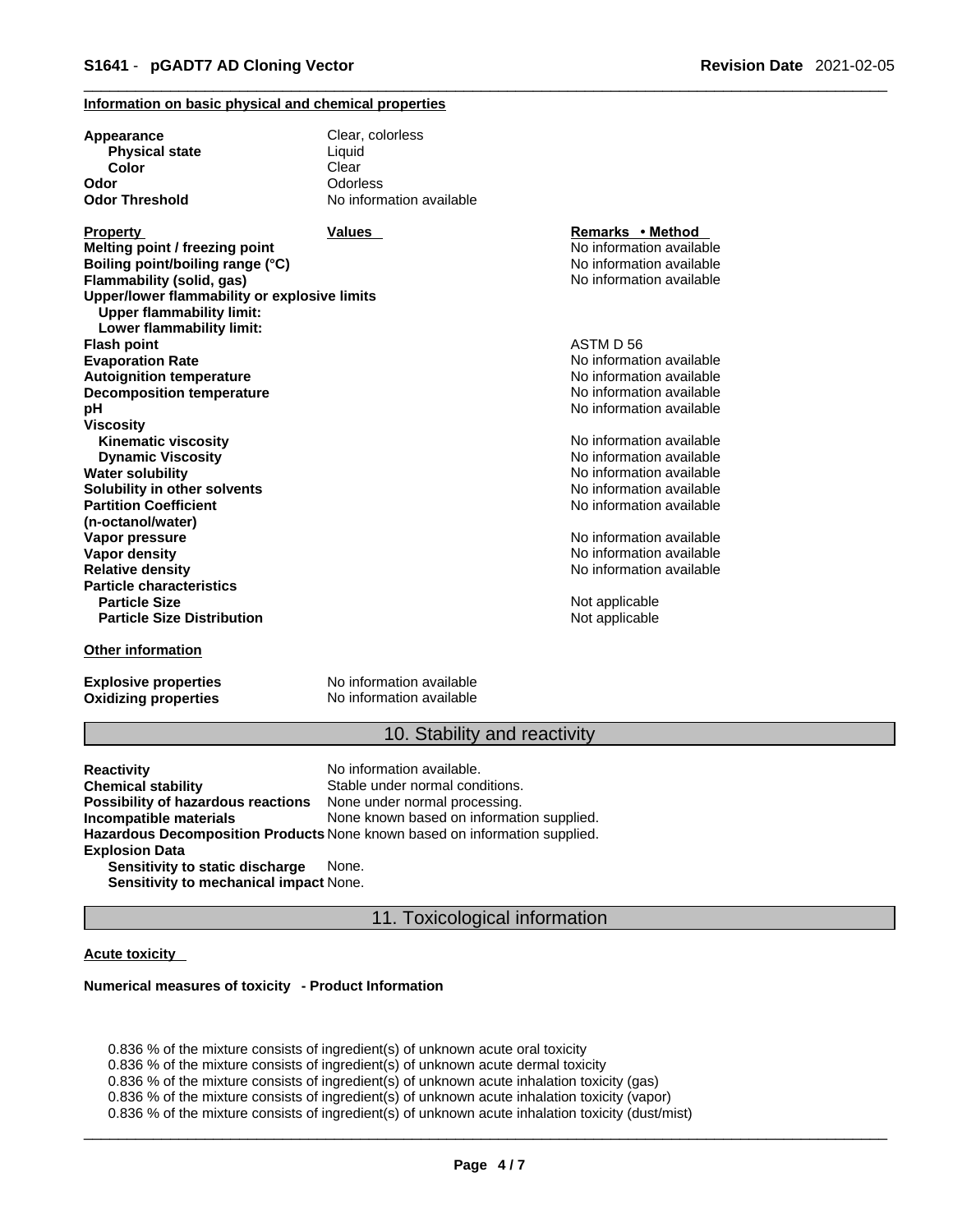| <b>Symptoms</b>                   | No information available.                                                                      |
|-----------------------------------|------------------------------------------------------------------------------------------------|
| <b>Product Information</b>        |                                                                                                |
| Ingestion                         | Specific test data for the substance or mixture is not available.                              |
| Inhalation                        | Specific test data for the substance or mixture is not available.                              |
| <b>Skin contact</b>               | Specific test data for the substance or mixture is not available.                              |
| Eye contact                       | Specific test data for the substance or mixture is not available.                              |
| <b>Skin corrosion/irritation</b>  | Based on available data, the classification criteria are not met. Classification not possible. |
| Serious eye damage/eye irritation | Based on available data, the classification criteria are not met. Classification not possible. |
| Respiratory or skin sensitization | Classification not possible.                                                                   |
| <b>Germ cell mutagenicity</b>     | Based on available data, the classification criteria are not met. Classification not possible. |
| Carcinogenicity                   | Based on available data, the classification criteria are not met. Classification not possible. |
| <b>Reproductive toxicity</b>      | Based on available data, the classification criteria are not met. Classification not possible. |
| <b>STOT - single exposure</b>     | Based on available data, the classification criteria are not met. Classification not possible. |
| <b>STOT - repeated exposure</b>   | Based on available data, the classification criteria are not met. Classification not possible. |
| <b>Aspiration hazard</b>          | Based on available data, the classification criteria are not met. Classification not possible. |

| 12. Ecological information                            |                                                                                                                             |  |
|-------------------------------------------------------|-----------------------------------------------------------------------------------------------------------------------------|--|
| <b>Ecotoxicity</b>                                    | Classification not possible.                                                                                                |  |
| Percentage for unknown<br>hazards                     | 0.836 % of the mixture consists of component(s) of unknown hazards to the aquatic<br>environment.                           |  |
| Persistence and degradability                         | No information available.                                                                                                   |  |
| <b>Bioaccumulation</b>                                | No information available.                                                                                                   |  |
| Hazardous to the ozone layer<br>Other adverse effects | Classification not possible. Based on available data, the classification criteria are not met.<br>No information available. |  |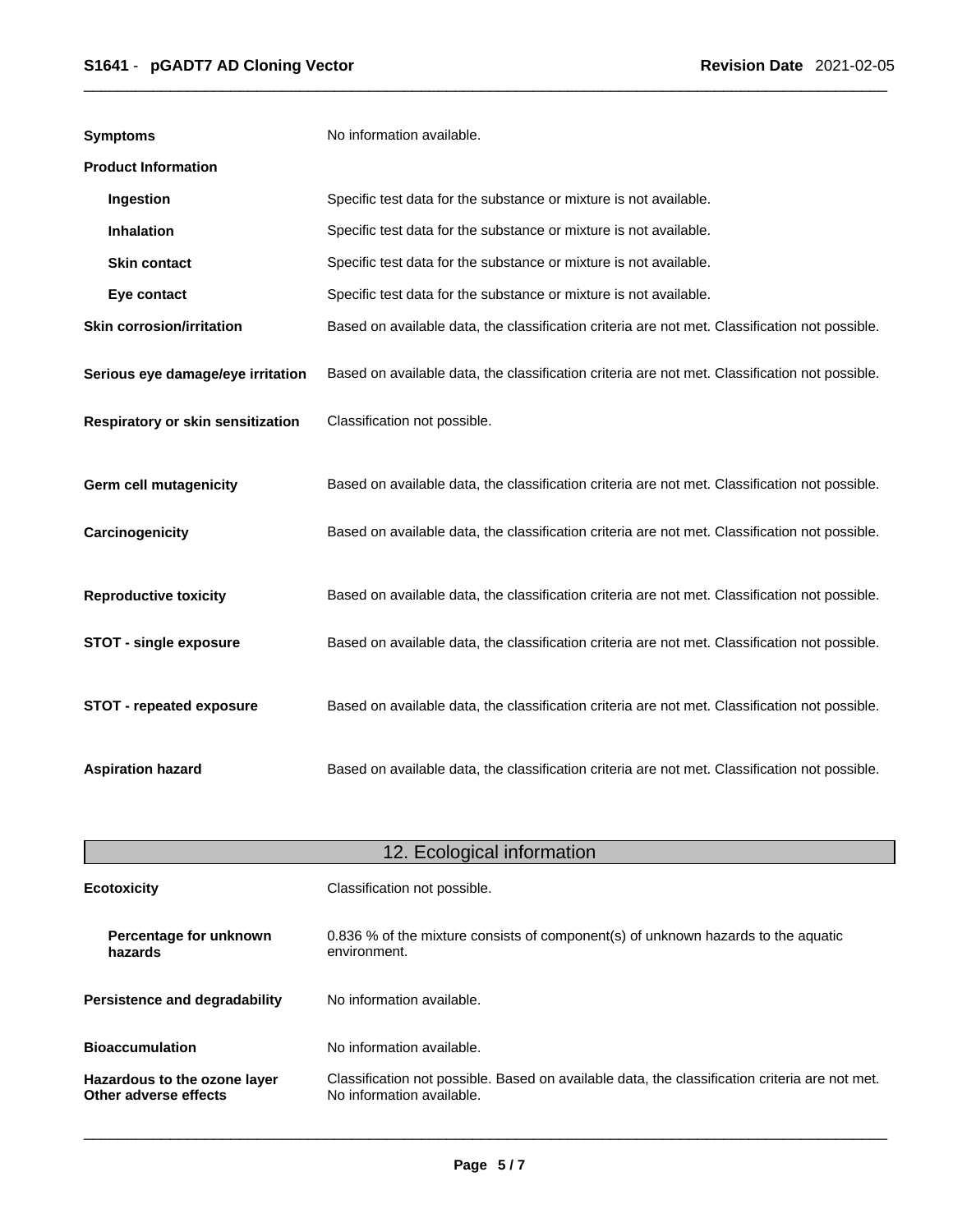|                                                                                                                                                                                                                                                                                                                                                                                                                                                                                                             | 13. Disposal considerations                                                                                        |
|-------------------------------------------------------------------------------------------------------------------------------------------------------------------------------------------------------------------------------------------------------------------------------------------------------------------------------------------------------------------------------------------------------------------------------------------------------------------------------------------------------------|--------------------------------------------------------------------------------------------------------------------|
| Waste from residues/unused<br>products                                                                                                                                                                                                                                                                                                                                                                                                                                                                      | Dispose of in accordance with local regulations. Dispose of waste in accordance with<br>environmental legislation. |
| <b>Contaminated packaging</b>                                                                                                                                                                                                                                                                                                                                                                                                                                                                               | Do not reuse empty containers.                                                                                     |
|                                                                                                                                                                                                                                                                                                                                                                                                                                                                                                             | 14. Transport information                                                                                          |
| <b>IMDG</b>                                                                                                                                                                                                                                                                                                                                                                                                                                                                                                 | Not regulated                                                                                                      |
| <u>ADR</u>                                                                                                                                                                                                                                                                                                                                                                                                                                                                                                  | Not regulated                                                                                                      |
| <b>IATA</b>                                                                                                                                                                                                                                                                                                                                                                                                                                                                                                 | Not regulated                                                                                                      |
| <u>Japan</u>                                                                                                                                                                                                                                                                                                                                                                                                                                                                                                | Not regulated                                                                                                      |
|                                                                                                                                                                                                                                                                                                                                                                                                                                                                                                             | 15. Regulatory information                                                                                         |
| <b>National regulations</b>                                                                                                                                                                                                                                                                                                                                                                                                                                                                                 |                                                                                                                    |
| <b>Pollutant Release and Transfer Registry (PRTR)</b><br>Not applicable                                                                                                                                                                                                                                                                                                                                                                                                                                     |                                                                                                                    |
| <b>Industrial Safety and Health Law</b><br>Not applicable<br><b>ISHL Notifiable Substances</b><br>Not applicable                                                                                                                                                                                                                                                                                                                                                                                            |                                                                                                                    |
| <b>Poisonous and Deleterious Substances Control Law</b><br>Not applicable                                                                                                                                                                                                                                                                                                                                                                                                                                   |                                                                                                                    |
| <b>Fire Service Law:</b><br>Not applicable                                                                                                                                                                                                                                                                                                                                                                                                                                                                  |                                                                                                                    |
| Not applicable                                                                                                                                                                                                                                                                                                                                                                                                                                                                                              | Act on the Evaluation of Chemical Substances and Regulation of Their Manufacture, etc. (CSCL)                      |
| Act on Prevention of Marine Pollution and Maritime Disaster<br>Not applicable                                                                                                                                                                                                                                                                                                                                                                                                                               |                                                                                                                    |
| <b>International Regulations</b>                                                                                                                                                                                                                                                                                                                                                                                                                                                                            |                                                                                                                    |
|                                                                                                                                                                                                                                                                                                                                                                                                                                                                                                             | The Stockholm Convention on Persistent Organic Pollutants Not applicable                                           |
| The Rotterdam Convention Not applicable                                                                                                                                                                                                                                                                                                                                                                                                                                                                     |                                                                                                                    |
| <b>International Inventories</b><br><b>IECSC</b>                                                                                                                                                                                                                                                                                                                                                                                                                                                            |                                                                                                                    |
| Legend:<br><b>TSCA</b> - United States Toxic Substances Control Act Section 8(b) Inventory<br><b>DSL/NDSL</b> - Canadian Domestic Substances List/Non-Domestic Substances List<br><b>ENCS</b> - Japan Existing and New Chemical Substances<br><b>IECSC</b> - China Inventory of Existing Chemical Substances<br><b>KECL</b> - Korean Existing and Evaluated Chemical Substances<br>PICCS - Philippines Inventory of Chemicals and Chemical Substances<br>AICS - Australian Inventory of Chemical Substances | EINECS/ELINCS - European Inventory of Existing Chemical Substances/European List of Notified Chemical Substances   |